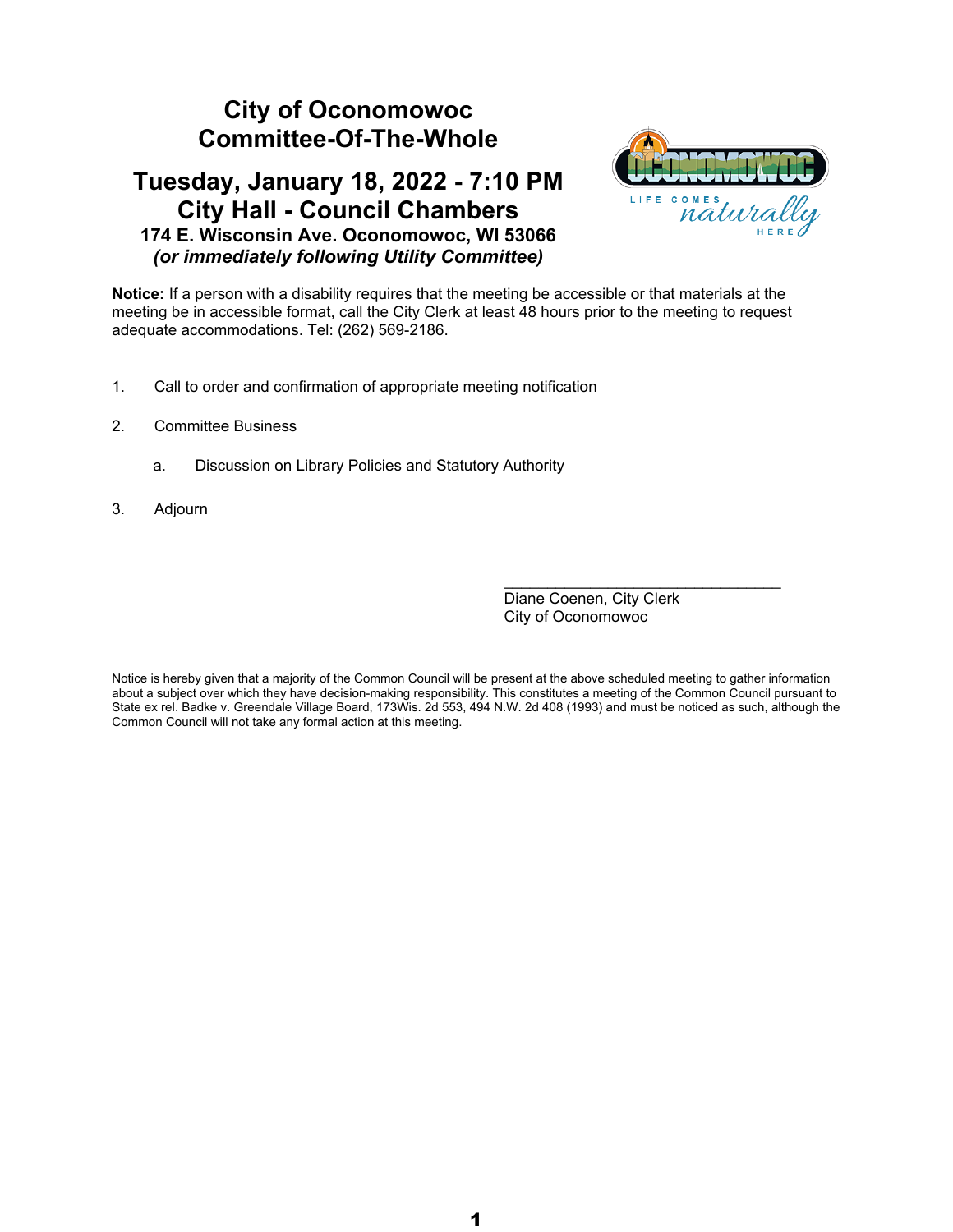

# MEMORANDUM

Date: January 18, 2022

To: Committee of the Whole

From: Mark Frye, City Administrator Betsy Bleck, Library Director

Re: Discuss Library Collection Development and Statutory Authority

#### RELATES TO THE STRATEGIC PLAN

N/A

#### BACKGROUND

At the December 21, 2022 Common Council meeting, a question was raised regarding a book at the Library and the appropriateness of its location. The City Administrator stated this would be reviewed and reported back to the Common Council.

Previous questions regarding staffing and programs will be brought forward at a future meeting.

#### ADDITIONAL ANALYSIS

The review included discussion with the Library Director and asking the City Attorney to provide an opinion regarding the statutory authority of the Library.

The Library has policies in place regarding this topic that were provided by email to the Aldermen on January 5, 2022.

All of these documents are attached for discussion.

#### FINANCIAL IMPACT

N/A

RECOMMENDATION

Discussion Only.

SUGGESTED MOTION

Discussion Only.

Z:\City Administrator\Library Book Concern 2022\Background Memo for COW 01182022.docx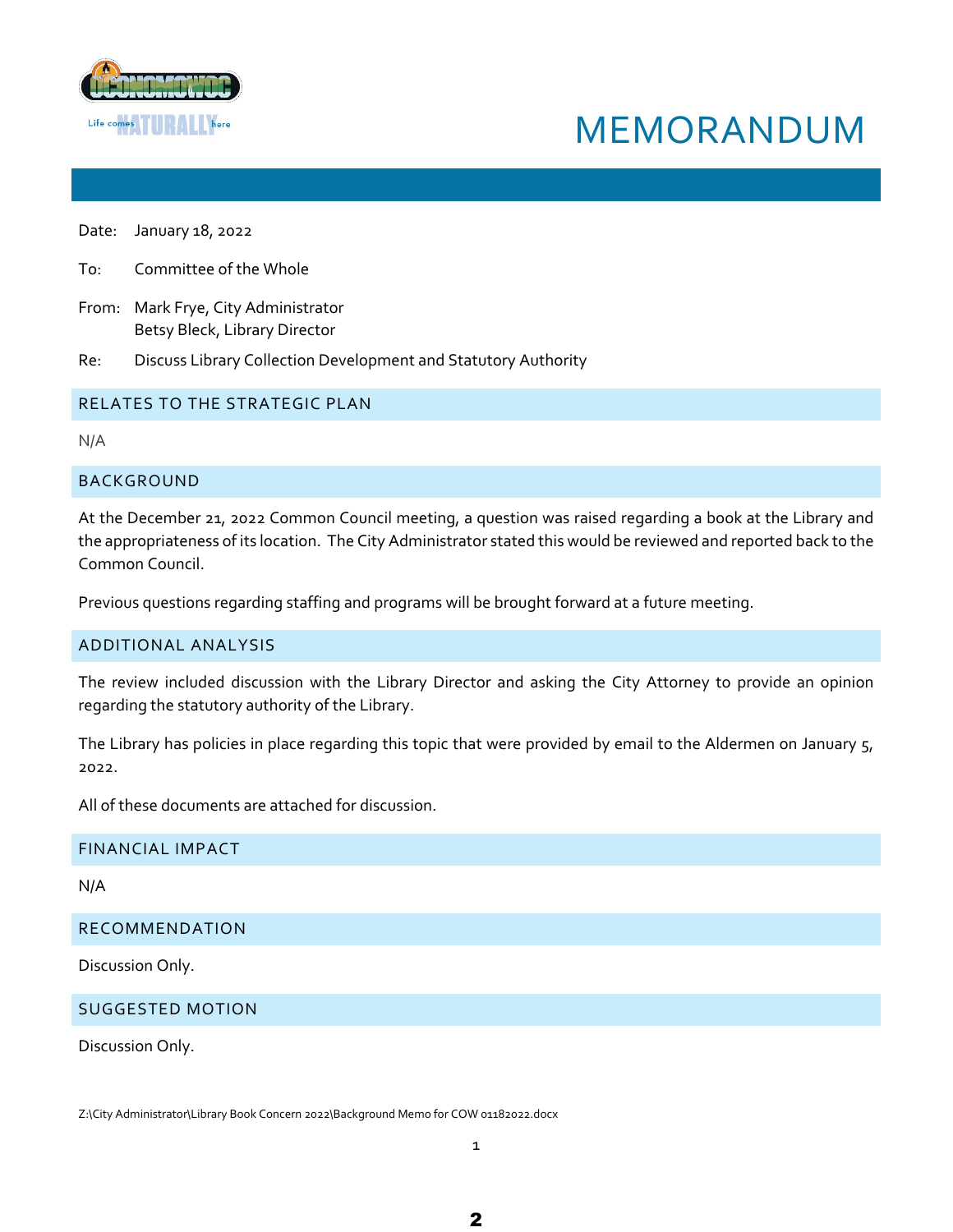### Goals of Collection Development

Staff develops and manage the Library's collection to meet the majority of the cultural, informational, educational, and recreational needs of those in the Library's service area. The Library builds and maintains a patronoriented collection by anticipating and responding to community needs and expectations.

### Responsibilityfor Selection

Responsibility for the selection of materials lies with Library staff designated by the Library Director, operating within the policies of the Library Board. Other staff members and the general public may suggest materialsfor consideration.

### **General Principles for Collection Development**

The Library Board affirms the American Library Association's Library Bill of Rights, Freedom to View, and Freedom to Read policy statements in support of acquiring and managing collections.

It is the responsibility of the Library to provide circulating, reference, and research material for the general public. When indicated by community interest, the Library will develop and maintain special collections such as genealogy, local history, career information, and municipal documents.

Staff make collection decisions in accordance with the Library's mission and planning documents. Collection decisions position the Library as the preferred partner for lifelong learning, embrace diversity, incorporate both physical and virtual collections, commit to excellence in service, improve effectiveness, and remove barriers.

Staff contribute to the development of patron-oriented collections by:

- Engaging in open, continuous communication with Library patrons.
- Handling all requests equitably.
- Working with one another to understand and respond to community needs.
- Understanding and responding to changing demographics and societal changes.
- Evolvingthe collection to reflect current electronic and audiovisual formats.
- Recognizing that materials of varying complexities and formats are necessary to satisfy the diverse needs of Library users.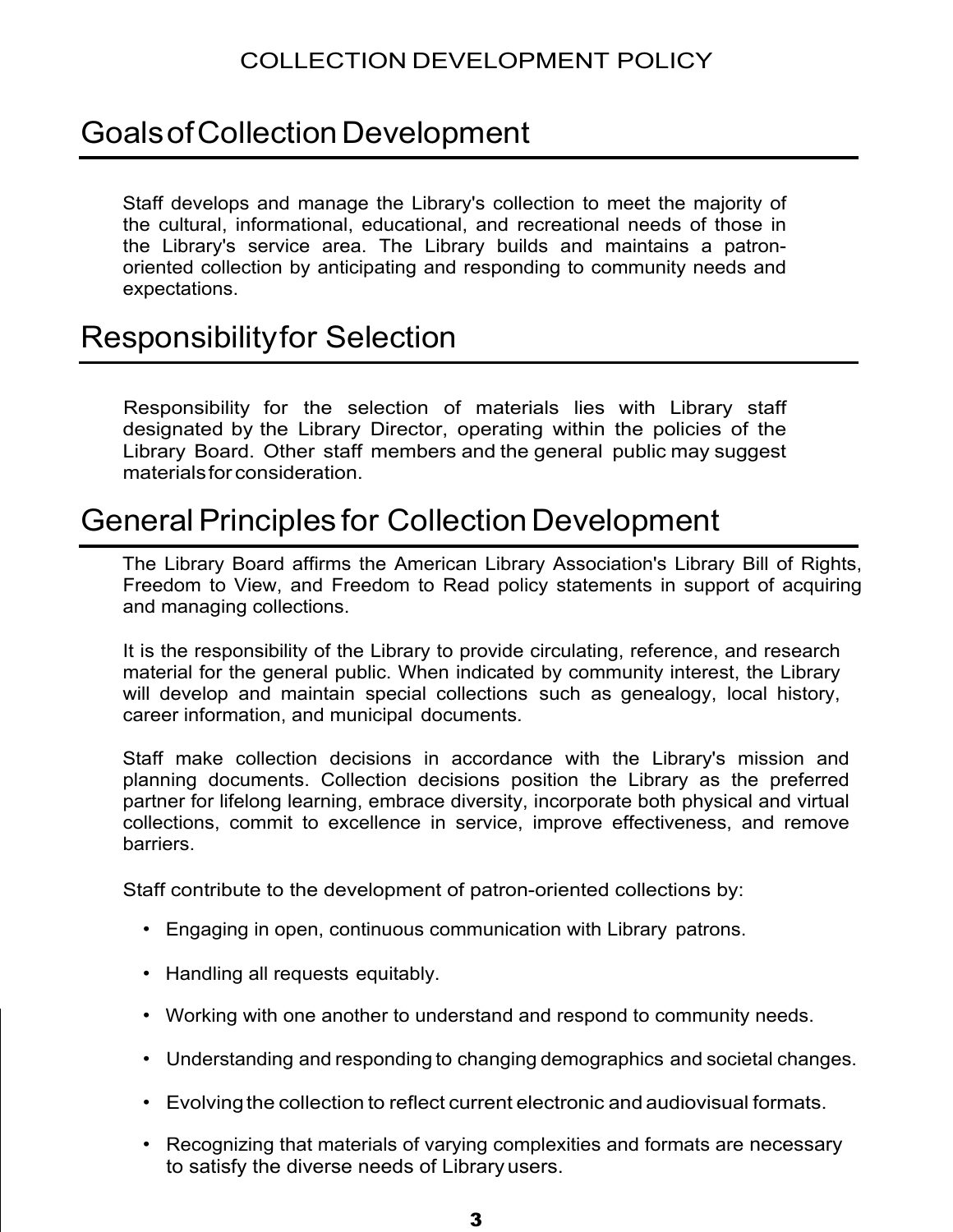- Balancing individual needs and broader community needs in determining the best allocation of collection budget.
- Seeking continuous improvement through ongoing measurement.
- Reviewing the collection regularly to ensure it reflects current areas of community interest.
- Preserving local history materials as appropriate, such as the Library's collection of historical local newspapers.

Abalancedcollectionattempts to represent allsidesof controversial issuesasfar as materials, space,andbudgetallow.Therace,religion,nationality,or politicalviewsof an author or creator; language; depictions of violence or sexual activity; controversial content; or endorsement or disapproval by an individual or group does not result in the automatic inclusion or exclusion of an item from the Library's collection. The Library may select materials that some patrons may find objectionable, and might omit materials some patrons feel are important. In either case, the Library has procedures for requestingthe purchaseor reconsiderationofmaterials.

Responsibilityfor children's choice of Library materials restswith their parent or legal guardian.Staff's selection decisions shall not beinhibited bythe possibility that some materials may inadvertently come into the possession of children.

# Selection Criteria

Selection is based on the merits of a work in relation to the needs, interests, and demands of the community.

Staff follow these principles when selecting materials:

- Contemporary significance or permanent value.
- Accuracy of content.
- Authority of the author orproducer.
- Relation of the work to the existing collection.
- Price, format, and ease of use.
- Scarcity of information in the subject area.
- Availability of material elsewhere in the community and Library System.
- Patron requests and the authority of the requestor.
- Popular demand: The Library should provide materials for enlightenment and recreation even if not of enduring value or interest. Staff will purchase a representative sampling of experimental or ephemeral material, but will not attempt to be exhaustive.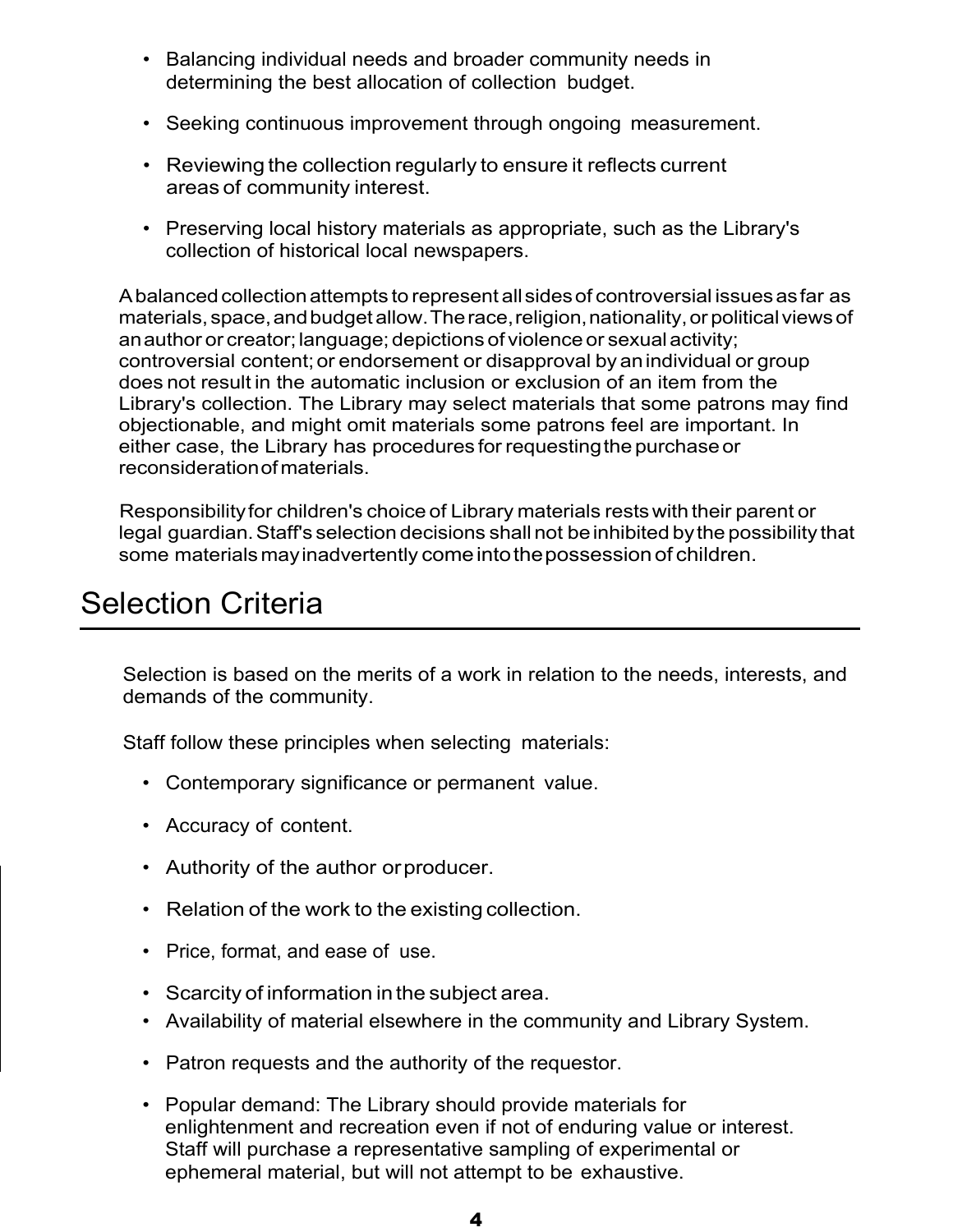• Duplication of materials already in the collection: Purchase of additional copies of materials should be governed by intrinsic or historical value and need.

### **Textbooks**

Providing textbooks and curriculum materials is generally not the responsibility of the Library. Staff may purchase textbooks for the collection when they may be the best, or only, source of information on a subject.

### Gifts

All gifts to the Library are subject to the Gifts &Donations Policy.

A gift for the Library collection may consist of materials or funds. The Library encourages monetary gifts that are not earmarked for specific items in order to permit the most flexible use of the donation for the enrichment of the collection.

Gift additions must meet the same selection criteria as purchased materials. If the Library receives an offer of a gift of marginal value, staff consider processing costs and use of shelf space when accepting or declining the gift.

The Library will not affix a value for income tax purposes to any gift accepted; rather this is the responsibility of the donor. The Library will, however, upon request, acknowledge the gift by letter, and specify the type, quantity, condition, etc. of the gift for the donor's records.

Gifts that are not added to the Library's collection but that are in suitable condition shall be forwarded to the Friends of the Oconomowoc Public Library, or to other organizations when the Library Director deems it appropriate. Any items unsold by the Friends of the Library may then be donated to another organization or discarded.

### Replacement

A replacement is an item purchased to take the place of an identical title previously in the collection of which the last copy has been withdrawn.

It is the Library's policy not to automatically replace all books withdrawn because of loss, damage, or wear. Need for replacement in each case is judged by two factors:

- 1. Existence of adequate coverage in the item's field by similar material.
- 2. Demand for the specific title.

# Binding  $&$  Mending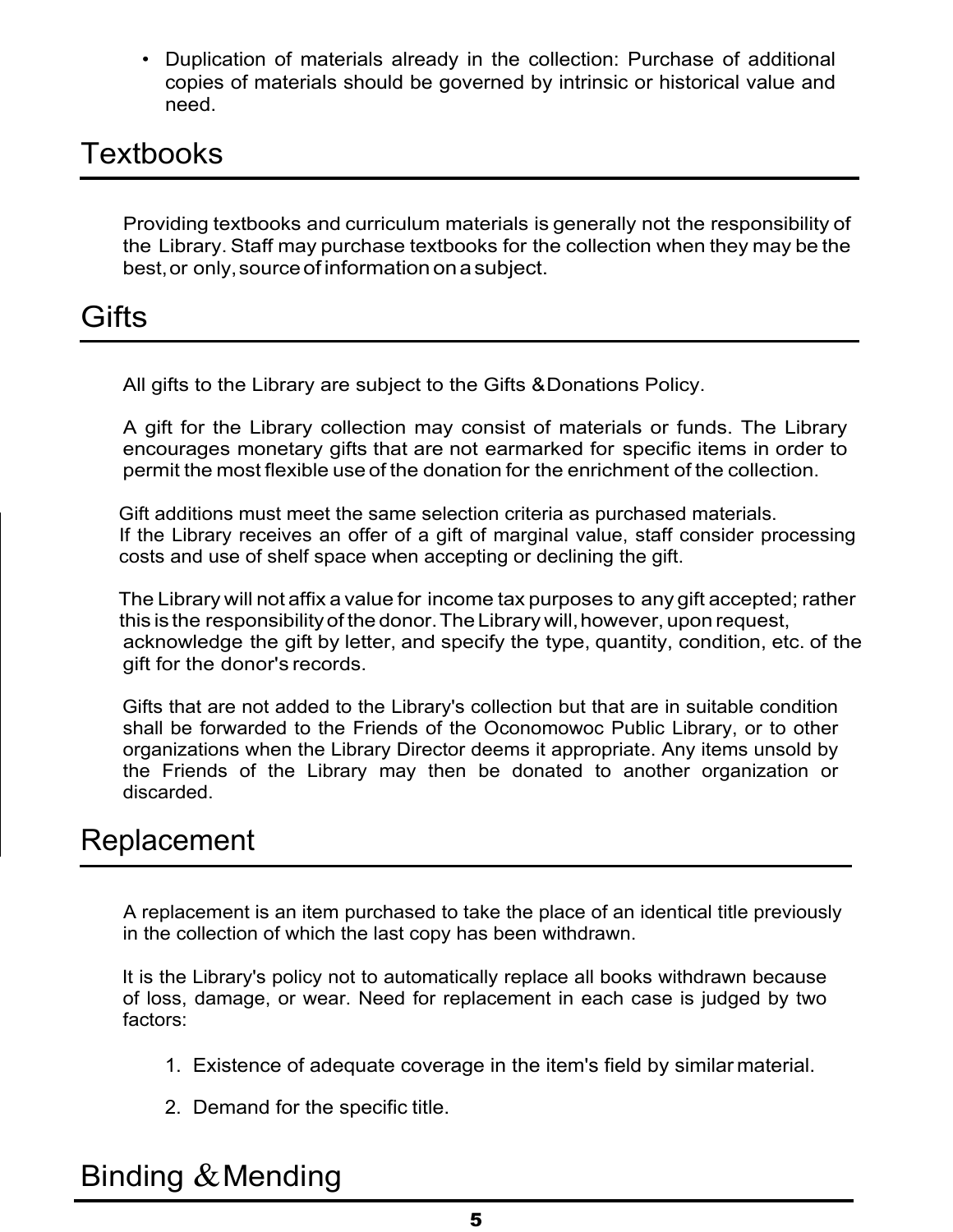Keeping materials in good physical condition is essential. Staff shall decide how to handle worn materials -whether to mend, bind, or withdraw them. Each decision is based on the actual condition of the book, current validity of its contents, availability for reorder, and cost of binding versus replacement. Replacement is preferable to binding if costs are comparable. Binding is preferable to mending if a title is expected to have long-term usefulness. Mending is done only when need is detected early, except in special cases.

### **Weeding**

Weeding is the withdrawal of items no longer suitable or useful in the collection. Weeding is a thorough, conscientious, and continuous effort to achieve a wellbalanced collection. The Library bases its weeding decisions on a number of factors, including physical condition, publishing date, frequency of circulation, community interest, and availability of newer or more current and/or accurate materials. Local history materials are an exception, as are certain classic and/or award-winning material, and material by local authors.

# Request for Reconsiderationof Library Materials

Library patrons' choice of Library materials is an individual matter. While an individual may reject materials for themselves, they cannot exercise censorship to restrict access to the materials by others. Recognizing that a diversity of materials may result in some requests for reconsideration, the Request for Reconsideration of Library Materials Procedure ensures that objections or complaints are handled in an attentive and consistent manner.

> Adopted 6/24/2009 Revised 9/10/2013 Revised 11/12/2020

Z:\City Administrator\Library Book Concern 2022\Collection Development Policy.docx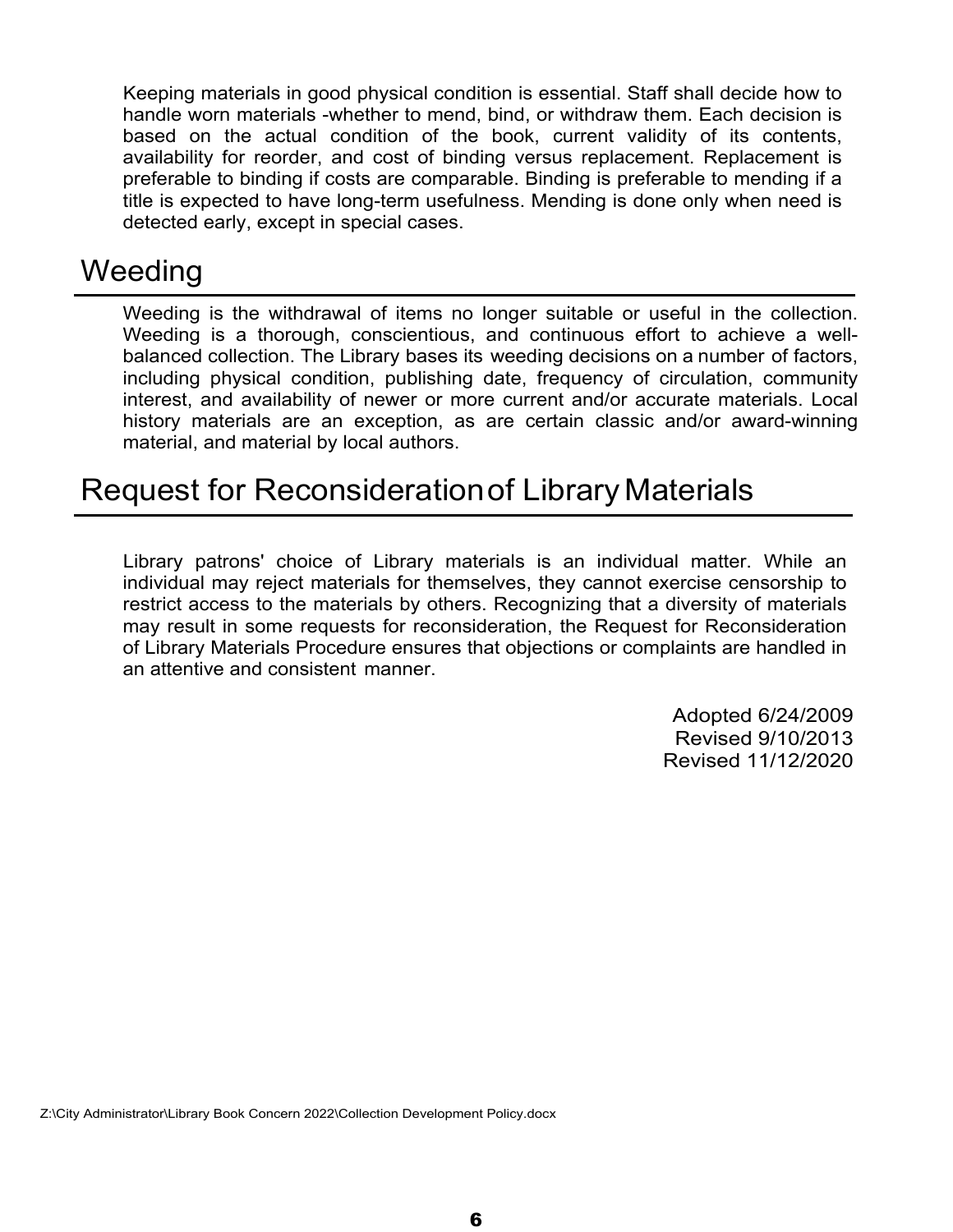#### PROCEDURE FOR REQUEST FOR RECONSIDERATION

- 1. The patron must complete the **Request for Reconsideration of Library Materials form.**  The Library will not accept reconsideration requests for materials that have been reconsidered within the past three years.
- 2. The Library Director will form an ad hoc Reconsideration Committee consisting of the Library Director, the selector for the subject area or format of the material under reconsideration and a full-time staff member whose name is drawn at random. The Director will designate one committee member to chair the committee. The committee will take the following steps:
	- a. Each member will individually review the "Request for Reconsideration of Library Materials" form.
	- b. Each member will individually read (view, etc.) the material in question in its entirety.
	- c. Each member will consult journals, magazines, newspapers, or other resources for reviews of the material.
	- d. The committee will hold a meeting to discuss the material in question. This meeting shall be held within two months of the filing of the request for reconsideration. The committee chair will notify the patron of the meeting, where the patron will have the right to speak.
	- e. Each member will submit, in writing, their recommendations to the Library **Director**
	- f. The Library Director will make a decision regarding the disposition of the material. The Library Director will communicate this decision, along with the reasons for it, in writing to the individual who initiated the request.
	- g. For the duration of the committee's work, the material in question will remain in the library collection and will be treated the same as other library material.
	- 3. If the patron desires further action, they may submit a written appeal to the Library Board of Trustees within ten business days. If the Board plans to address the appeal at a meeting, the Board President will notify the patron. The Board reserves the right to limit the length of public comments. The Board will determine whether the staff followed the Library's Collection Development Policy and the Procedure for Request for Reconsideration.Onthe basis of this determination, the Board may vote to uphold or overrule the decision of the Director. The decision of the Board is final

Adopted 11/24/1981 Reconfirmed 3/8/1995 Reconfirmed 5/11/2000 Revised 5/12/2005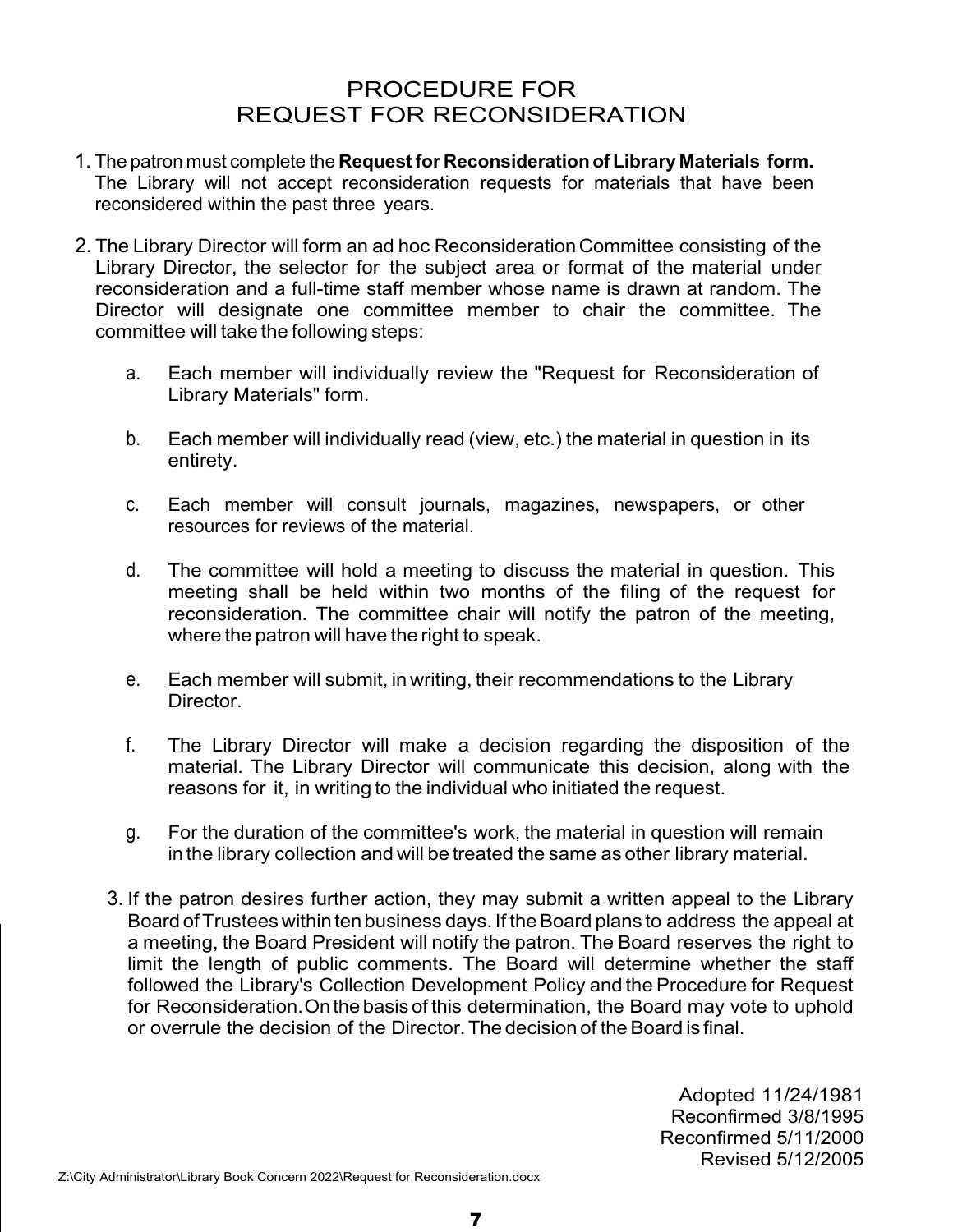# STRATEGIC PLAN

# Lifelong Learning

We are committed to fostering curiosity and quenching every thirst for knowledge- it's the core of everything we do, and evident to everyone we serve.

- Find effective, innovative ways to support all learners-online, in-school, hybrid, homeschool, college students, and returning adults.
- Transition to picture book neighborhoods in new shelving.

# Community Engagement

We will partner with individuals, businesses, nonprofits, and schools to deliver relevant and timely services and access to information.

- Seek innovative ways to serve current patrons and reach new ones through the pandemic.
- As senior living facility locations become more numerous, consider how to sustain the growth of Mobile Library program.
- Unveil new website to improve patrons' access to Library information.
- Library Board of Trustees supports the staff's implementation of the Strategic PlanandMissionStatement.StaffusesStrategicPlanandMissionStatementto guidedecision makingandto definethescopeofLibraryservices.

# Diversity & Inclusion

Everyone in our community will recognize themselves in the diversity of our collection and programming.

- Ensure that staffing meets the evolving needs of our community.
- Develop and maintain inclusive, safe, welcoming spaces and services.
- Continue commitment to improving the Library facility's accessibility.

Z:\City Administrator\Library Book Concern 2022\Strategic Plan.docx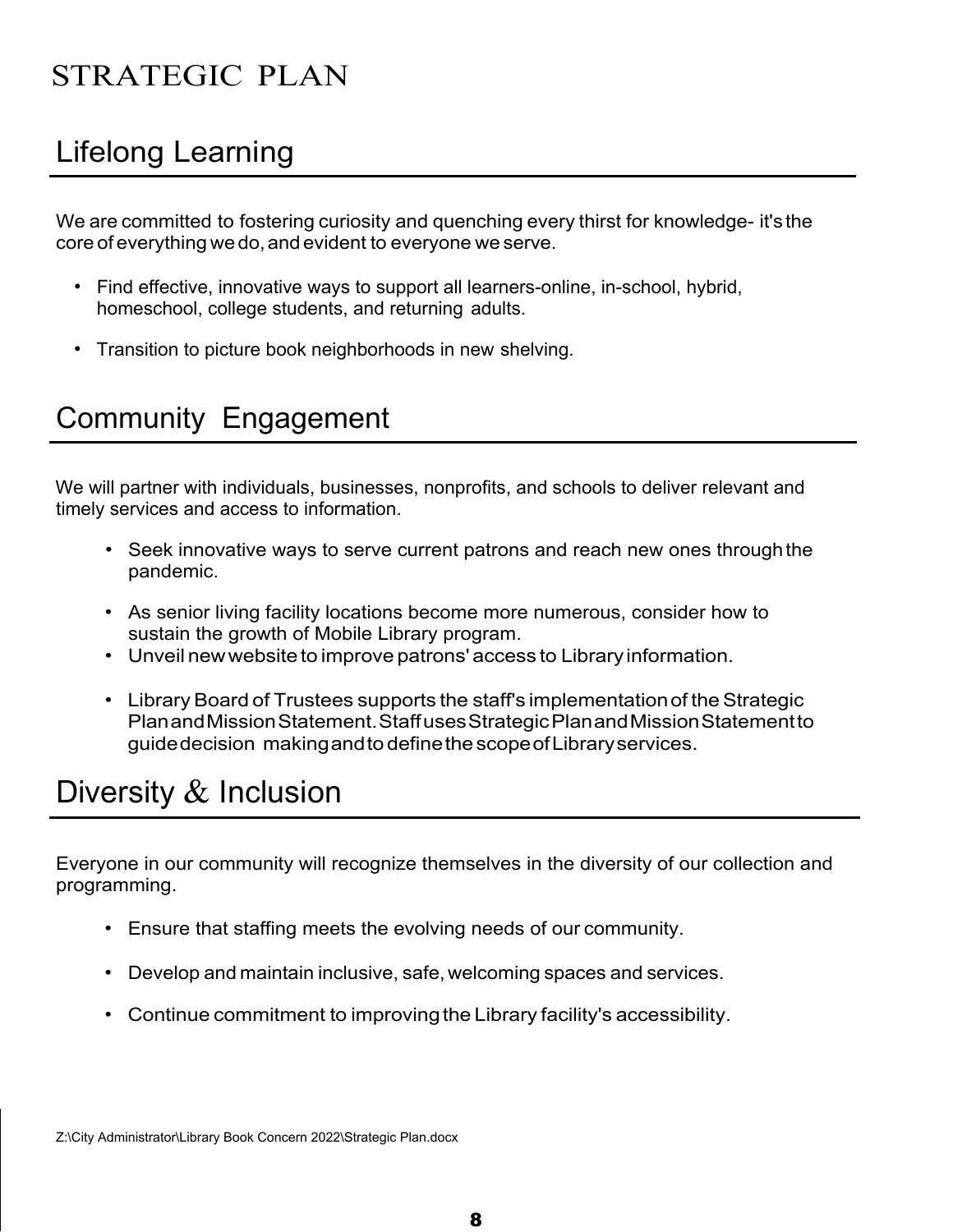**Municipal LAW** 

GROUP

LITIGATION

DALE W. ARENZ, RETIRED 730 N. GRAND AVENUE PAUL E. ALEXY DONALD S. MOLTER, JR., RETIRED WAUKESHA, WISCONSIN 53186 MATTEO REGINATO JOHN P. MACY Telephone (262) 548-1340 LUKE A. MARTELL

&

H. STANLEY RIFFLE **Direct Dial (262) 806-0214**<br>COURT COMMISSIONER **COURT COMMISSIONER** SAMALE RESIMILE (262) 548-9211 Email: [sriffle@ammr.net](mailto:sriffle@ammr.net)

STEPHEN J. CENTINARIO, JR.<br>AMY E. FRY-GALOW CHRISTOPHER SCHULZ ANTHONY GARCIA SADIE R. ZURFLUH

January 12, 2022

#### **MEMO**

| From: | H. Stanley Riffle, City Attorney |
|-------|----------------------------------|
| To:   | Mark Frye, City Administrator    |
| Re:   | Administration of City Library   |

Mark:

ERIC J. LARSON REMZY D. BITAR

You asked me to provide a brief legal memorandum addressing administration of the City Library. The answer is found in our City Code and, by reference, state statutes. The Library Board was established under §1.35 of the City Code. In subsection (2), it provides: [t]he Library Board shall have the duties and powers as prescribed in §43.58, Wis. Stats. In subsection (4), it provides … the library board shall supervise the administration of the public library and shall appoint a librarian, who shall appoint such other assistants and employees as the library board deems necessary, and prescribe their duties and compensation.

The referenced statute, §43.58 Wis stats. sets out all responsibilities of library boards. The primary responsibilities thereunder include:

- Exclusive control of all library expenditures.
- Purchasing of a library site and the erection of the library building when authorized.
- Exclusive control of all lands, buildings, money, and property acquired or leased by the municipality for library purposes.
- Supervising the administration of the library and appointing a librarian.
- Prescribing the duties and compensation of all library employees.

**MUNICIPAL LAW & LITIGATION GROUP, S.C. ARENZ, MOLTER, MACY, RIFFLE, LARSON & BITAR**